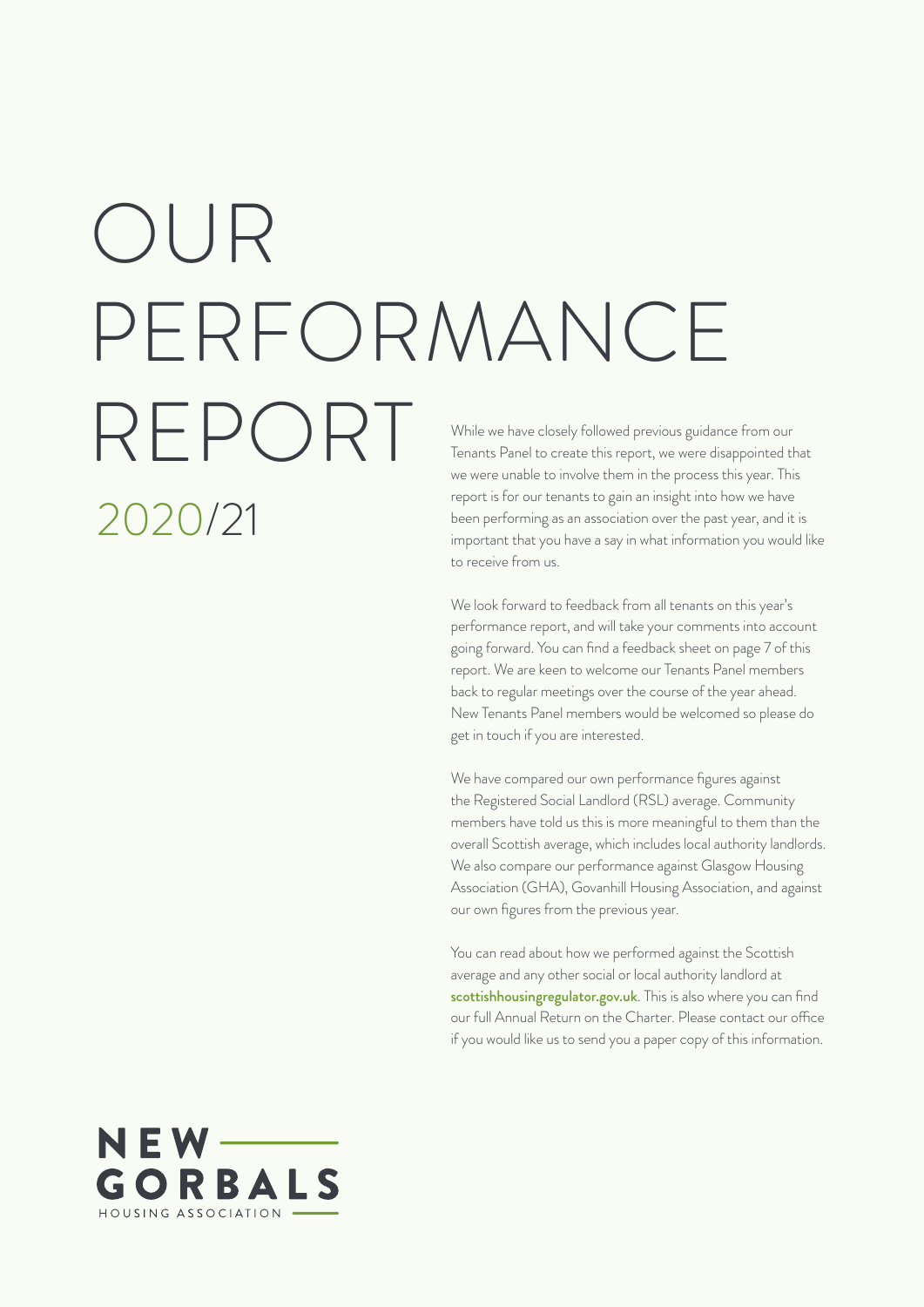

# TENANT SATISFACTION

# VALUE FOR MONEY





# Percentage of tenants who felt their landlord is good at keeping them informed about

# Percentage of tenants satisfied with the opportunities to participate in

### Average Weekly Rent





We take our tenant satisfaction statistics from the large-scale independent survey carried out once every three years. The latest survey was carried out in summer 2018, so our reported figures for 2021/21 remain the same as 2018/19 and 2019/20. A new survey was carried out in summer 2021.

### Percentage of tenants satisfied with the overall service provided by their landlord Percentage weekly rent increase applied

Our Management Committee took the decision not to increase rent this year. This was in response to the significant stress households were already under as a result of the coronavirus pandemic. Days taken to re-let properties were also affected by the pandemic, with lockdowns and extra safety measures impacting turnaround time.



**Tara** 

|             | <b>NGHA 2020/21</b> | Govanhill HA | <b>Glasgow HA</b> | <b>Scottish RSL</b><br>Average | <b>NGHA 2019/20</b> |
|-------------|---------------------|--------------|-------------------|--------------------------------|---------------------|
| 1 apartment | £59.25              | 74.15        | £72.33            | £69.26                         | £57.97              |
| 2 apartment | £74.16              | £86.07       | £81.95            | £84.06                         | £72.56              |
| 3 apartment | £85.37              | £93.51       | £87.41            | £88.44                         | £83.53              |
| 4 apartment | £96.73              | £106.70      | £102.20           | £95.81                         | £94.65              |
| 5 apartment | £110.12             | £123.80      | £112.01           | £107.66                        | £107.75             |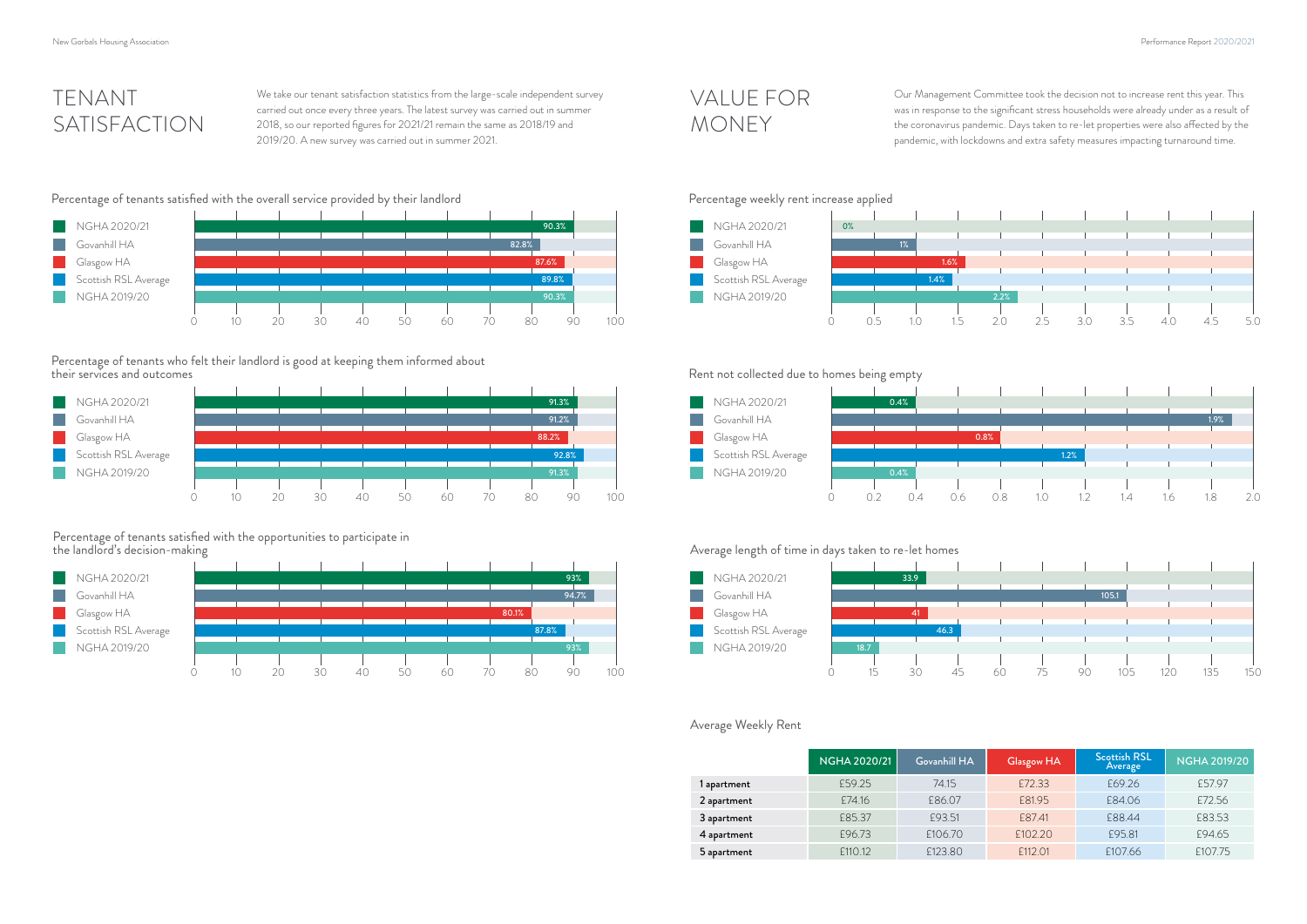



## REPAIRS

### Average time in hours taken to complete emergency repairs

Average time in days to complete non-emergency repairs





Reactive repairs carried out in the last year completed right first time

NEIGHBOURHOODS While the total number of ASB cases we have in the area remains low, we have been dealing with some long term cases that have affected our percentage of cases resolved. This has largely been cases that are between homeowners, where we are more limited in the actions we can take to help resolve the dispute reported.

We are pleased that we continued to perform well across our repairs indicators. However, like other social landlords, we completed fewer repairs during 2020/21. This was a direct effect of coronavirus, as restrictions in place meant we were not permitted to complete non-essential repairs (anything not considered an emergency) between 23rd March to 3rd August 2020, and again between 11th November 2020 to 27th April 2021.

Non-essential repairs that were reported to us during the restricted periods were put on hold and completed as soon as we were allowed to do so. Because of this, non-essential repairs reported between 11th November 2020 and 31st March 2021 will be reported in 2021/22.

### Percentage of anti-social behaviour cases resolved



HOUSING STANDARDS Housing quality is measured against the Scottish Housing Quality Standard (SHQS). This means social landlords must make sure that our tenants' homes are; energy efficient, safe and secure, not seriously damaged, and have kitchens and bathrooms that are in good condition. We reported to the Housing Regulator that 90.3% of our homes meet the SHQS.

> We have a number of older properties with narrow "galley" kitchens and inadequate kitchen storage. It is physically impossible to change these kitchens to meet the standard so these properties have been determined as exempt. If we didn't include these properties in our report 99.7% of our homes would meet the SHQS.



### Percentage of homes, including exempt stock, meeting the Scottish Housing Quality Standard

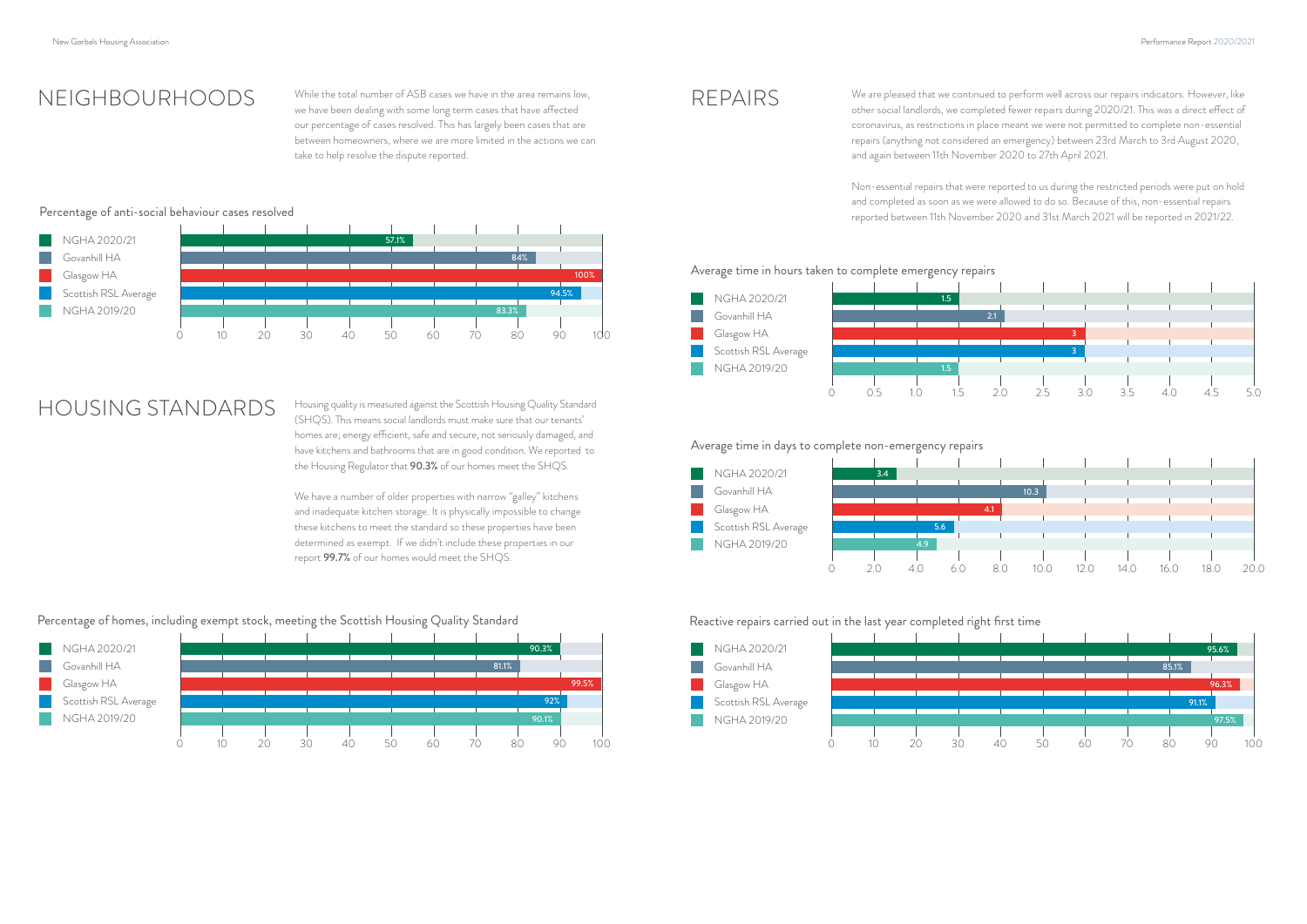### Average number of days to respond to stage 1 complaints

### Average number of days to respond to stage 2 complaints

# COMPLAINTS

# WHAT DO YOU THINK OF OUR PERFORMANCE?

We want to know what you think about our performance. If you have any comments or suggestions about our annual report and performance information, please fill in the box below and return this tear off slip to us. Simply pop it into our mailbox outside our office at 200 Crown Street.

Call 0141 429 3900 Email natalie@newgorbalsha.org.uk ne:

Your comments help us to set our priorities and introduce service improvements that are important to you and your family. If you return feedback to us, you will be entered into a prize draw for **£50**. The lucky winner will be picked at random. You can also contact us by email or phone to give your feedback.

| Name:     |          |
|-----------|----------|
| Address:  |          |
| Postcode: | Telephor |
| Email:    |          |
|           |          |
| Comments: |          |

While our timescale for responding to stage 2 complaints, (more complex complaints that need to be investigated) is above the Scottish RSL average, it remains within the 20 working days given by the Scottish Public Sector Ombudsman. Our response time for stage 1 complaints, (those that require little or no investigation) is faster than average, with many of these resolved on the day reported.



| NGHA 2020/21         |  |  |      | 19.75             |  |    |
|----------------------|--|--|------|-------------------|--|----|
| Govanhill HA         |  |  | 17.6 |                   |  |    |
| Glasgow HA           |  |  | 17.8 |                   |  |    |
| Scottish RSL Average |  |  | 15.6 |                   |  |    |
| NGHA 2019/20         |  |  |      | 19.9 <sup>°</sup> |  |    |
|                      |  |  |      |                   |  |    |
|                      |  |  |      | 18                |  | 30 |